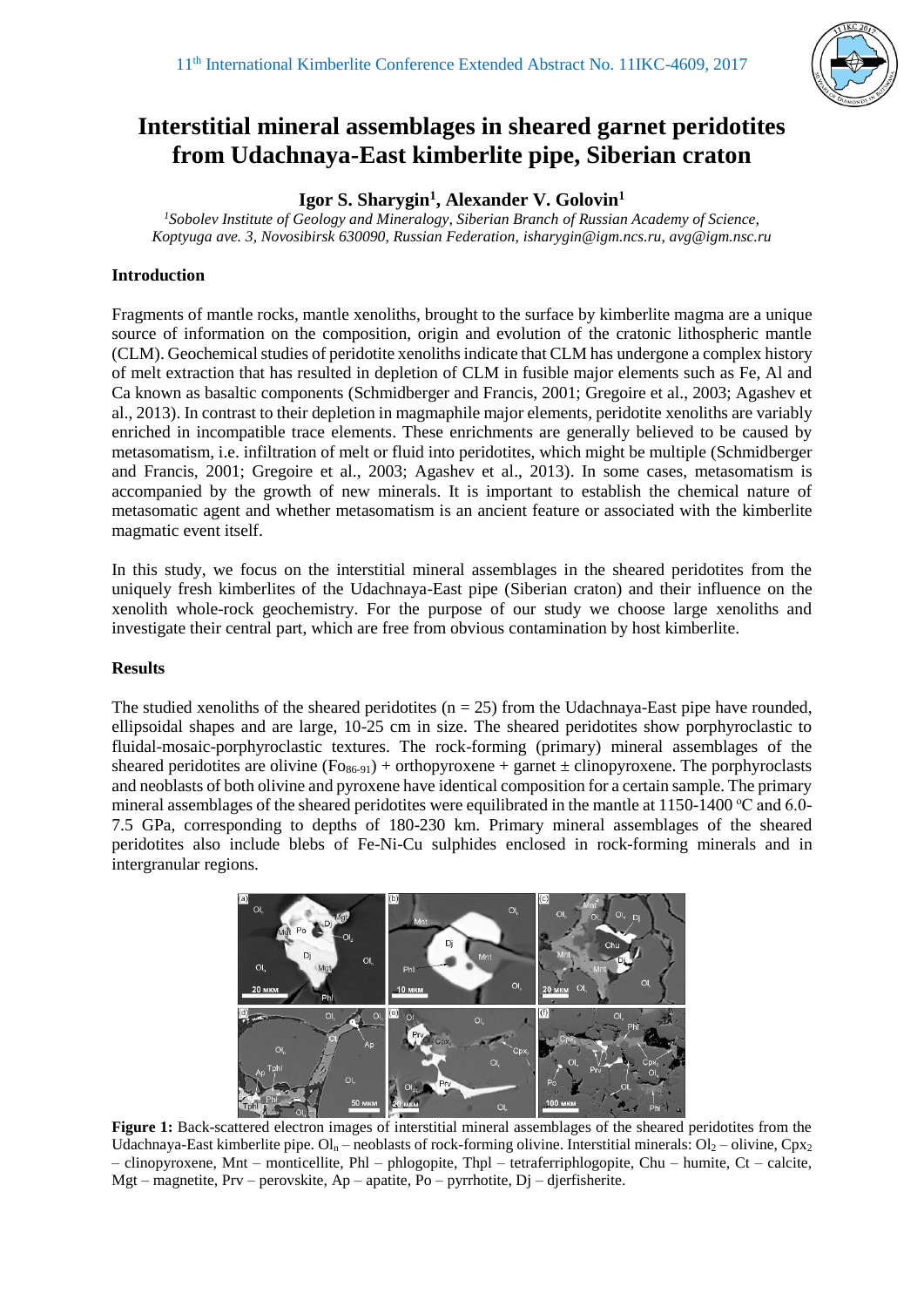In the sheared peridotites, we have found interstitial mineral assemblages, which include olivine (Fo93- <sup>94</sup>), clinopyroxene, monticellite, mica, humite, clinohumite, sodalite, zoned spinel, perovskite, apatite, calcite, pentlandite, pyrrhotite and djerfisherite  $K_6$ (Fe,Ni,Cu)<sub>25</sub>S<sub>26</sub>Cl (Fig. 1). These late interstitial minerals are mostly localized in triple-junctions between both porphyroclasts and neoblasts of rockforming minerals; less frequently they occur along grain boundaries. Djerfisherite was also observed as rims around blebs of primary Fe-Ni-Cu sulphides. Interstitial olivine and clinopyroxene notably differ in composition from primary ones. Spinel is usually zoned; the core is chromite and the rim is magnetite. Interstitial mica is represented by phlogopite and tetraferriphlogopite.

#### **Discussion**

The interpretation of deformation features suggests that porphyroclastic texture of sheared peridotites results from the recrystallization of granular peridotites under a very high-stress and high strain-rate deformation; the preservation of deformation features implies that recrystallization was essentially contemporaneous with the entrainment of xenoliths by kimberlite magma (O'Reilly and Griffin, 2010). The presence of the studied interstitial minerals between both porphyroclasts and neoblasts of rockforming minerals indicates their close connection with kimberlite magmatism. Mineralogy of the interstitial assemblages, except some minerals, resembles the groundmass of host kimberlites (Sharygin et al., 2007; Kamenetsky et al., 2012). Moreover, composition of some minerals from the interstitial assemblages are similar to those of the kimberlite groundmass of the Udachnaya-East pipe. These facts suggest that the origin of the studied interstitial mineral assemblages in the sheared peridotite is the result of infiltration of transporting kimberlite melt into xenoliths during magma ascent. The majority of interstitial minerals crystallized directly from interstitial kimberlite melt, but djerfisherite rimming primary Fe-Ni-Cu sulphides is the product of their reaction with kimberlite melt.



 $\frac{1}{Rb}$   $\frac{1}{Rb}$   $\frac{1}{Ra}$   $\frac{1}{S}$   $\frac{1}{Th}$   $\frac{1}{Nb}$   $\frac{1}{Th}$   $\frac{1}{Th}$   $\frac{1}{S}$   $\frac{1}{Th}$   $\frac{1}{Nh}$   $\frac{1}{Th}$   $\frac{1}{Th}$   $\frac{1}{Nh}$   $\frac{1}{Th}$   $\frac{1}{Nh}$   $\frac{1}{Th}$   $\frac{1}{Nh}$   $\frac{1}{Nh}$   $\frac{1}{Th}$   $\frac$ whole-rock compositions of the sheared peridotites from the Udachnaya-East kimberlite pipe. (b) Illustration of the effect of transporting kimberlite melt contamination of whole-rock geochemistry of sheared peridotites. Chondrite-normalized trace element patterns of calculated, calculated with the addition of 1.8 wt% of host kimberlite (Kamenetsky et al., 2012) and measured whole-rock compositions for sample UV-24/05. LILE – large ion lithophile elements, HFSE – high field strength elements, REE – rare earth elements. Chondrite values after McDonough and Sun (1995).

Among rock-forming minerals of peridotites, clinopyroxene and garnet have high amounts of trace elements whereas olivine and orthopyroxene are very poor in trace elements and their contribution to the whole-rock trace elements budget is negligible (Schmidberger and Francis, 2001; Agashev et al., 2013). Therefore, whole-rock trace elements composition of peridotites can be calculated using modal abundances and trace elements contents of clinopyroxene and garnet. The results of such calculations for studied samples indicate that calculated whole-rock trace elements contents are much lower than those measured (Fig. 2). In particular, calculated whole-rock LILE and HFSE abundances are an order(s) of magnitudes lower than those analysed (Fig. 2). Previous studies of mantle xenoliths in kimberlites from other regions demonstrated the same problem (Schmidberger and Francis, 2001; Gregoire et al., 2003). Such large discrepancy for trace elements between the calculated and measured whole-rock compositions can be explained by the presence of tiny accessory phases that contribute significantly to the whole-rock trace elements budget of peridotites.